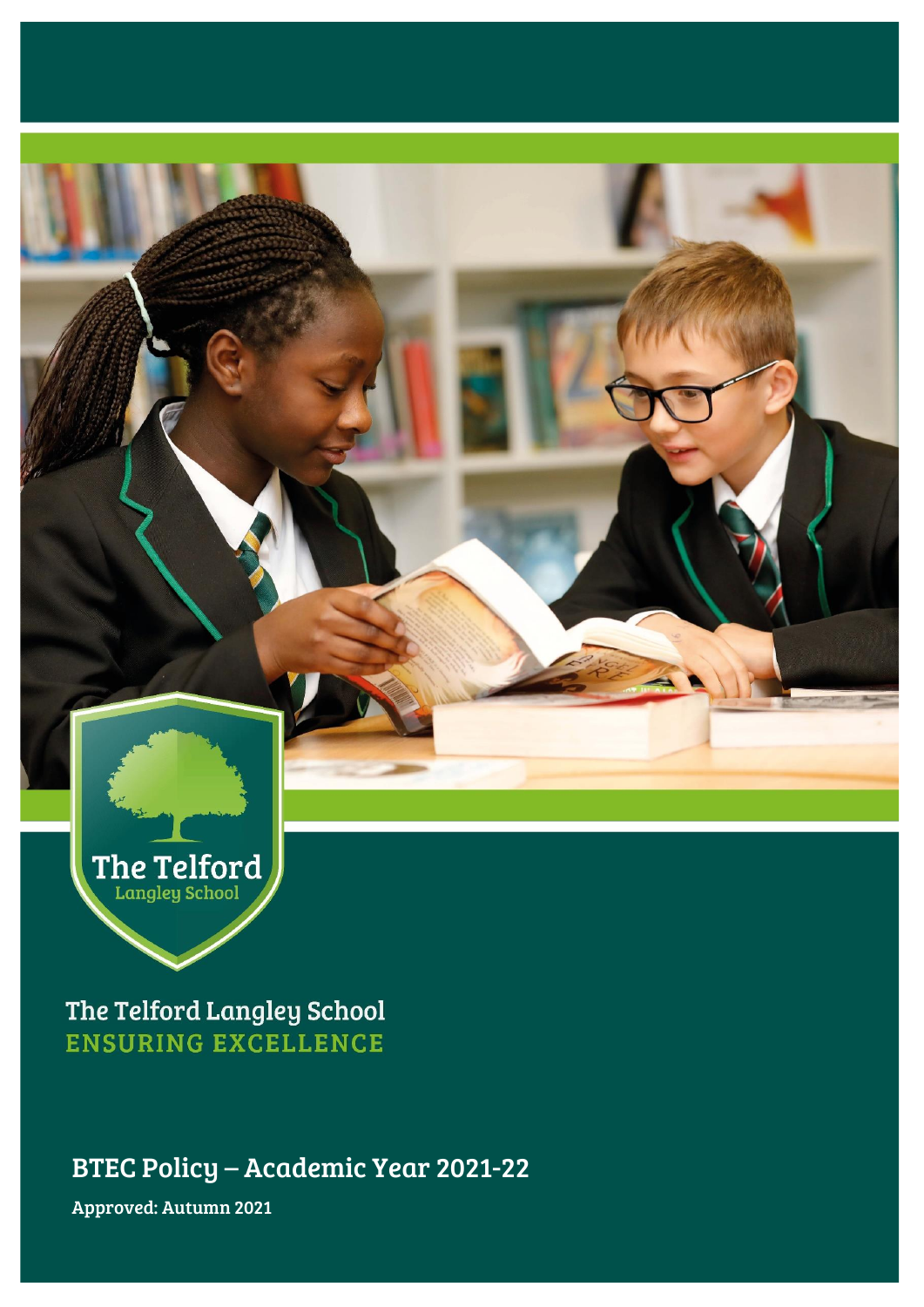# **BTEC Policy (Academic Year 2021-22)**

| <b>Policy Name:</b>                   | BTEC Policy (Academic Year 2021-22) |
|---------------------------------------|-------------------------------------|
| <b>Policy Owner:</b>                  | Mr Paul Hewitt, Deputy Headteacher  |
| <b>Last Reviewed:</b>                 | Autumn 2021                         |
| <b>Policy Approved \ Ratified by:</b> | <b>School Standards Committee</b>   |
| <b>Term Policy Approved:</b>          | Autumn 2021                         |
| <b>Next Review Due:</b>               | Autumn 2022                         |
| <b>Document Version:</b>              | 4.0                                 |

# **Contents**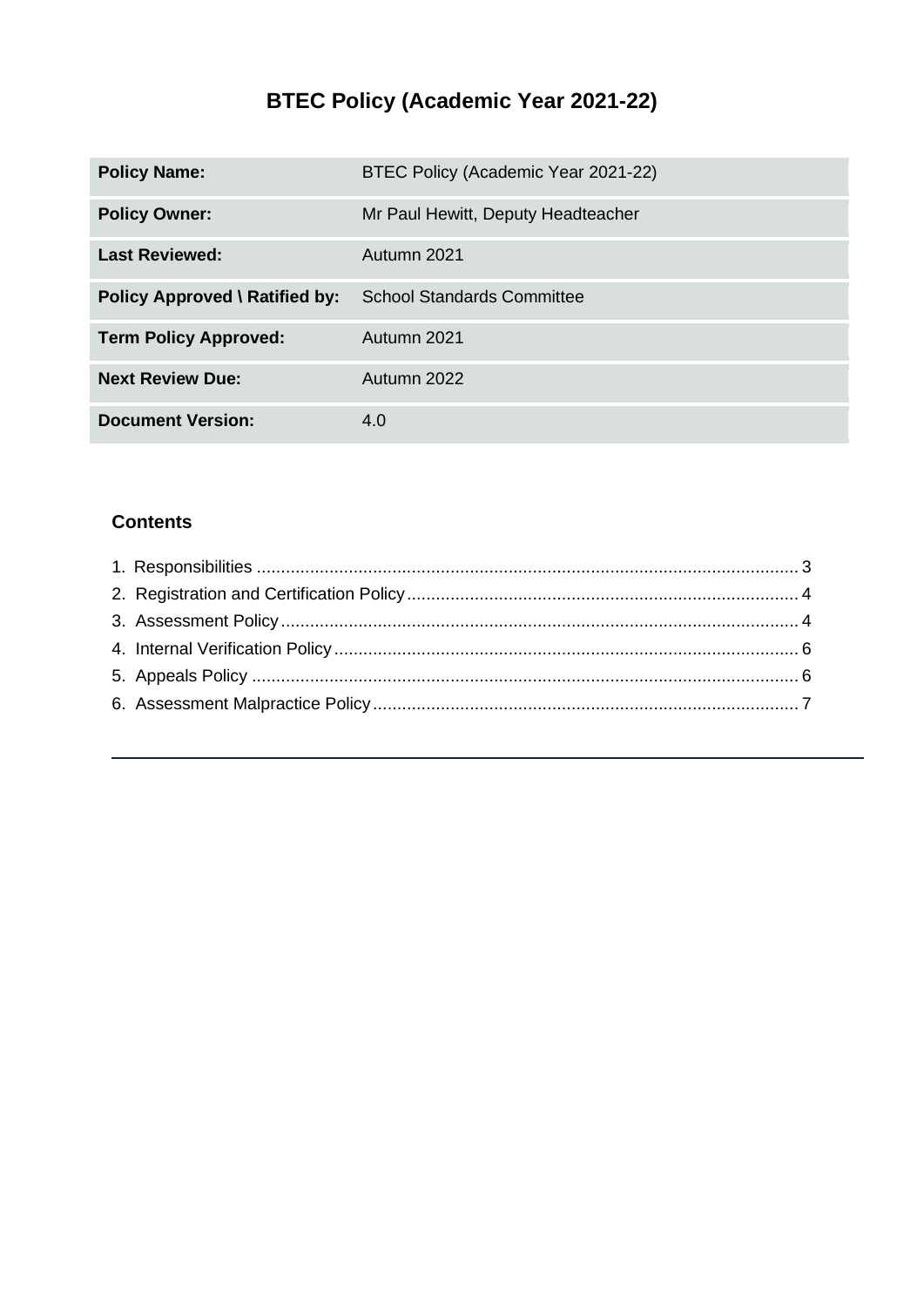# <span id="page-2-0"></span>**1.Responsibilities**

## **Exams Officer**

Responsible for timely, accurate and valid registration, transfer, withdrawal, and certificate claims for learners.

### **Programme Leader**

Responsible for ensuring learner details held by Pearson are accurate and that an audit trail of learner assessment and achievement is accessible.

Responsible for managing programme delivery and assessment of the learners, to ensure coverage of all units and grading criteria.

#### **Quality Nominee**

Responsible for coordinating and monitoring the learner details held with Pearson. The Quality Nominee ensures that centre internal verification and standardisation processes operate, acts as the centre coordinator and main point of contact for BTEC programmes. The Quality Nominee ensures Pearson quality assurance reports are monitored and any remedial action is carried out.

Required to inform Pearson of any acts of malpractice.

### **Senior Management**

Responsible for overseeing the registration, transfer, withdrawal, and certificate claims for learners to ensure that awarding body deadlines are met.

Responsible for judging whether assessment decisions are valid, fair and unbiased.

#### **Assessor**

Responsible for carrying out assessment to national standards. The assessor provides feedback to learners; assures the authenticity of learner work; records and tracks achievement.

Responsible for providing clear achievement feedback to learners.

If assessment decisions are questioned, the Assessor is responsible for processing the learner's appeal within the agreed time.

Responsible for designing assessment opportunities which limit the opportunity for malpractice and for checking the validity of the learner's work.

#### **Internal verifier**

A member of staff able to verify assessor decisions and validate assignments. The Internal Verifier records findings, gives assessor feedback, and oversees remedial action. Responsible for judging whether assessment decisions are valid, fair and unbiased. Responsible for malpractice checks when internally verifying work.

### **Lead Internal Verifier**

By registering with Pearson, has access to standardisation materials which may be used with assessors to ensure that national standards are understood. The Lead Internal Verifier must agree and sign off assessment and internal verification plans.

A member of the programme team who oversees the implementation of an effective internal verification centre system in their subject area. The Lead Internal Verifier is required to register annually and undergoes the necessary standardisation processes.

Responsible for judging whether assessment decisions are valid, fair and unbiased. Responsible for malpractice checks when internally verifying work.

### **Learner**

Responsible for initiating the appeals procedure, in the required format, within a defined time frame, when they have a reason to question an assessment decision.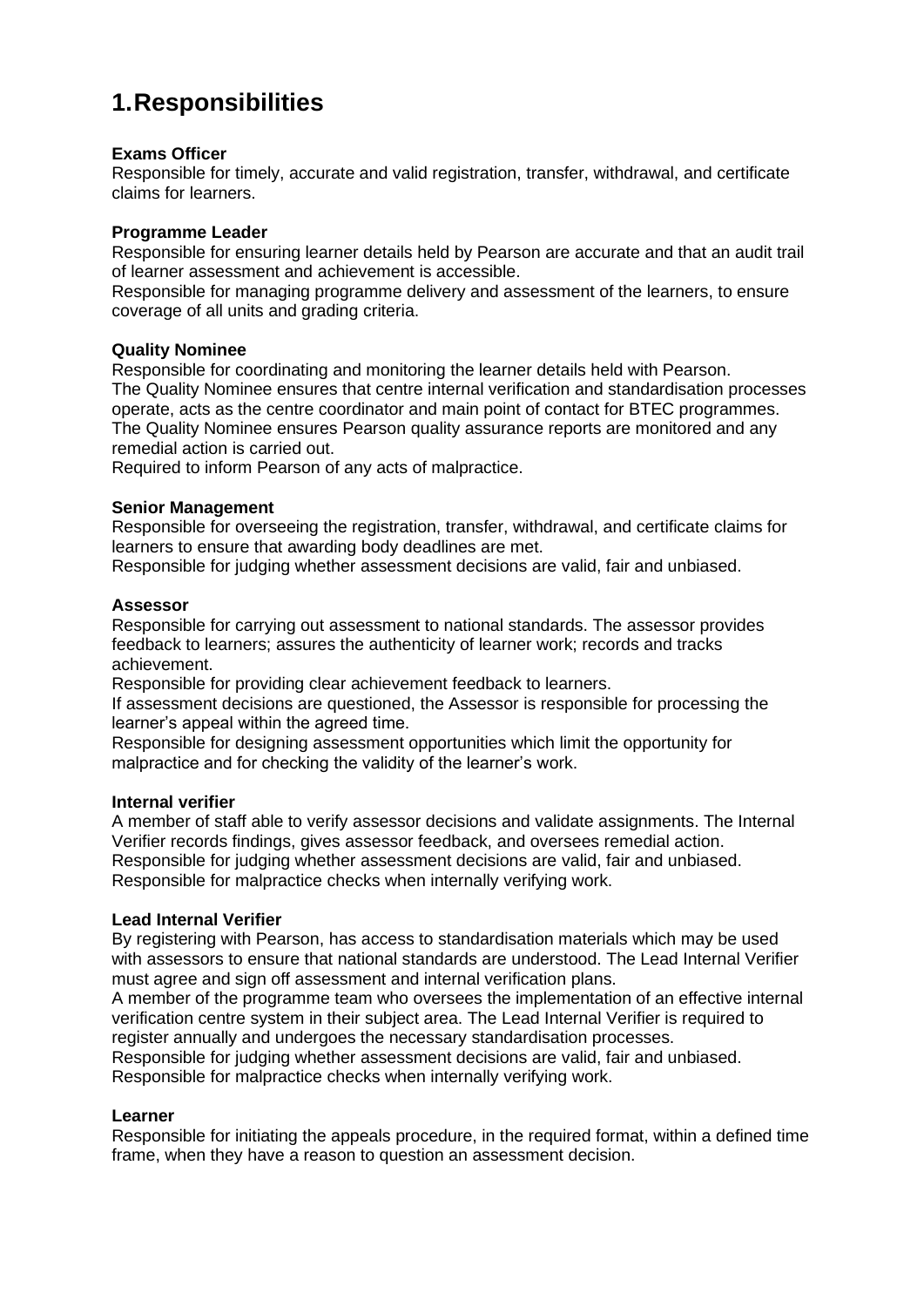### **Head of Centre**

Responsible for submitting an appeal in writing, to Pearson if the learner remains dissatisfied with the outcome of the centre's internal appeals procedures.

Should seek proactive ways to promote a positive culture that encourages learners to take individual responsibility for their learning and respect the work of others.

Responsible for any investigation into allegations of malpractice.

# <span id="page-3-0"></span>**2. Registration and Certification Policy**

## **Aim:**

- To register individual learners to the correct programme within agreed timescales.
- To claim valid learner certificates within agreed timescales.
- To construct a secure, accurate and accessible audit trail to ensure that individual learner registration and certification claims can be tracked to the certificate which is issued for each learner.

## **In order to do this, the centre will:**

- Register each learner within the awarding body requirements
- Provide a mechanism for programme teams to check the accuracy of learner registrations
- Make each learner aware of their registration status
- Inform the awarding body of withdrawals, transfers or changes to learner details
- Ensure that certificate claims are timely and based solely on internally verified assessment records
- Audit certificate claims made to the awarding body
- Audit the certificates received from the awarding body to ensure accuracy and completeness
- Keep all records safely and securely for three years post certification.

# <span id="page-3-1"></span>**3. Assessment Policy**

### **Aim:**

- To ensure that assessment methodology is valid, reliable and does not disadvantage or advantage any group of learners or individuals
- To ensure that the assessment procedure is open, fair and free from bias and to national standards
- To ensure that there is accurate and detailed recording of assessment decisions.

### **In order to do this, the centre will:**

- ensure that learners are provided with assignments that are fit for purpose, to enable them to produce appropriate evidence for assessment
- produce a clear and accurate assessment plan at the start of the programme/academic year
- provide clear, published dates for handout of assignments and deadlines for summative assessment
- assess learner's evidence using only the published assessment and grading criteria
- ensure that assessment decisions are impartial, valid and reliable
- not limit or 'cap' learner achievement if work is submitted late
- develop assessment procedures that will minimise the opportunity for malpractice
- maintain accurate and detailed records of assessment decisions
- maintain a robust and rigorous internal verification procedure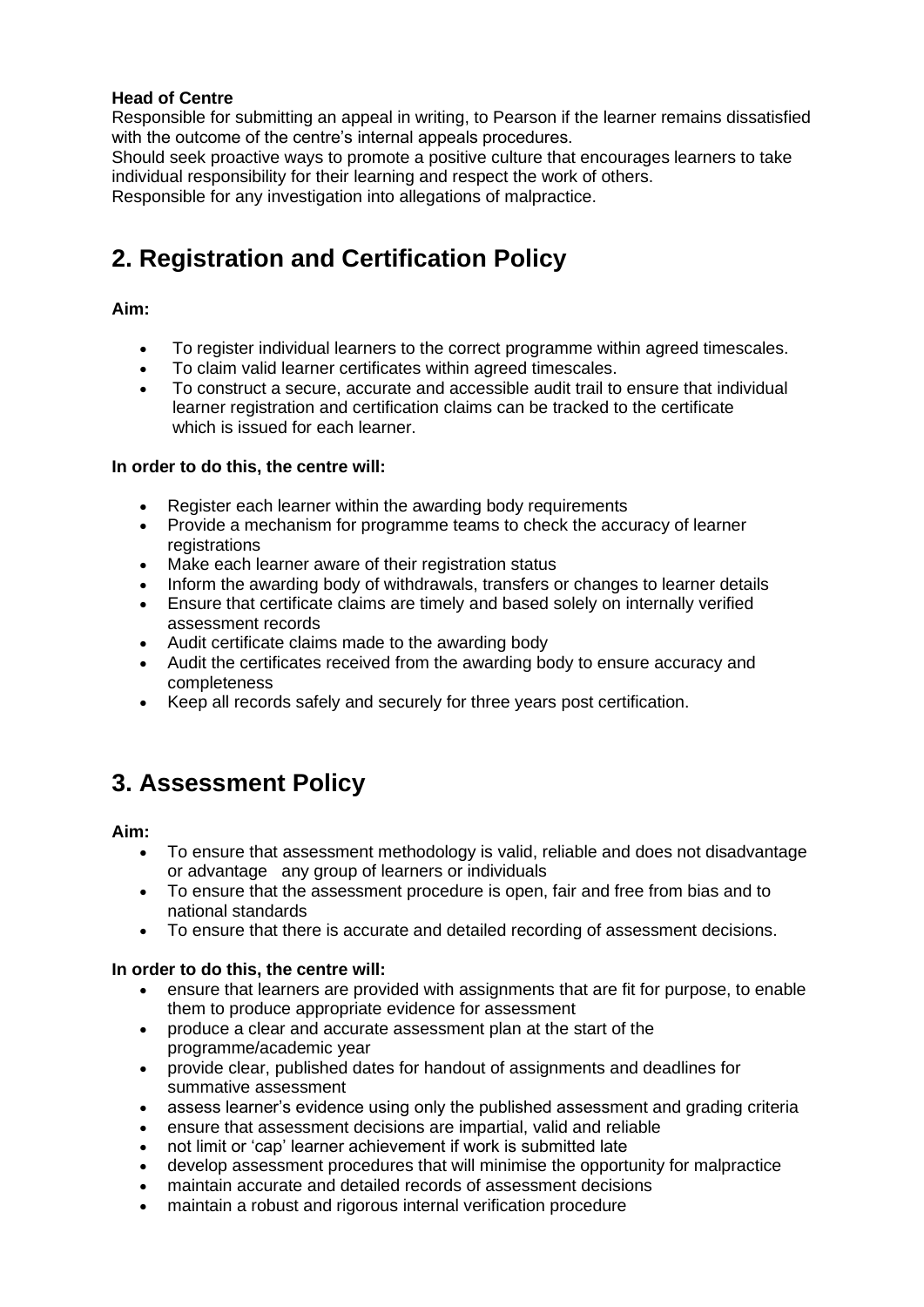- provide samples for standards verification as required by the awarding organisation
- monitor standards verification reports and undertake any remedial action required
- share good assessment practice between all BTEC programme teams
- the tutor will decide when the learner is fully prepared to undertake the assessment. Once learners are working on assignments which will be submitted for assessment, they will work independently to produce and prepare evidence for assessment.
- before starting an assessment, the tutor will ensure that each learner understands the:
	- o assessment requirements
	- o nature of the evidence they need to produce
	- o importance of time management and meeting deadlines.
- once the learner begins work for the assessment, the tutor will not:
	- $\circ$  provide specific assessment feedback on the evidence produced by the learner before it is submitted for assessment
	- $\circ$  confirm achievement of specific assessment criteria until the assessment stage.
- only one submission will be allowed for each assignment. The assessor will formally record the assessment result and confirm the achievement of specific assessment criteria.
- each learner must submit:
	- o an assignment for assessment which consists of evidence towards the targeted assessment criteria
	- $\circ$  a signed-and-dated declaration of authenticity with each assignment which confirms they have produced the evidence themselves.
	- $\circ$  formally record and confirm the achievement of specific assessment criteria
	- $\circ$  complete a confirmation that the evidence they have assessed is authentic and is the learner's own work
- the assessor will not:
	- $\circ$  provide feedback or quidance on how to improve the evidence to achieve higher grades.
- it may be appropriate for the Lead Internal Verifier to authorise one opportunity for a learner to resubmit evidence to meet assessment criteria targeted by an assignment.
- the Lead Internal Verifier will only authorise a resubmission if all of the following conditions are met:
	- $\circ$  the learner has met initial deadlines set in the assignment, or has met an agreed deadline extension
	- $\circ$  the tutor judges that the learner will be able to provide improved evidence without further quidance
	- $\circ$  the assessor has authenticated the evidence submitted for assessment and the evidence is accompanied by a signed and-dated declaration of authenticity by the learner.
- if a learner has not met the conditions listed above, the Lead Internal Verifier will not authorise a resubmission.
- if the Lead Internal Verifier does authorise a resubmission, it must be:
	- o recorded on the assessment form
	- $\circ$  given a deadline for resubmission within 10 working days\* of the learner receiving the results of the assessment (\* the 10 working days will be within term time, in the same academic year as the original submission). o undertaken by the learner without further guidance.
- retakes of internally assessed units are therefore not available to learners studying BTEC Firsts and Nationals on the NQF.
- ensure that BTEC assessment methodology and the role of the assessor are understood by all BTEC staff
- provide resources to ensure that assessment can be performed accurately and appropriately.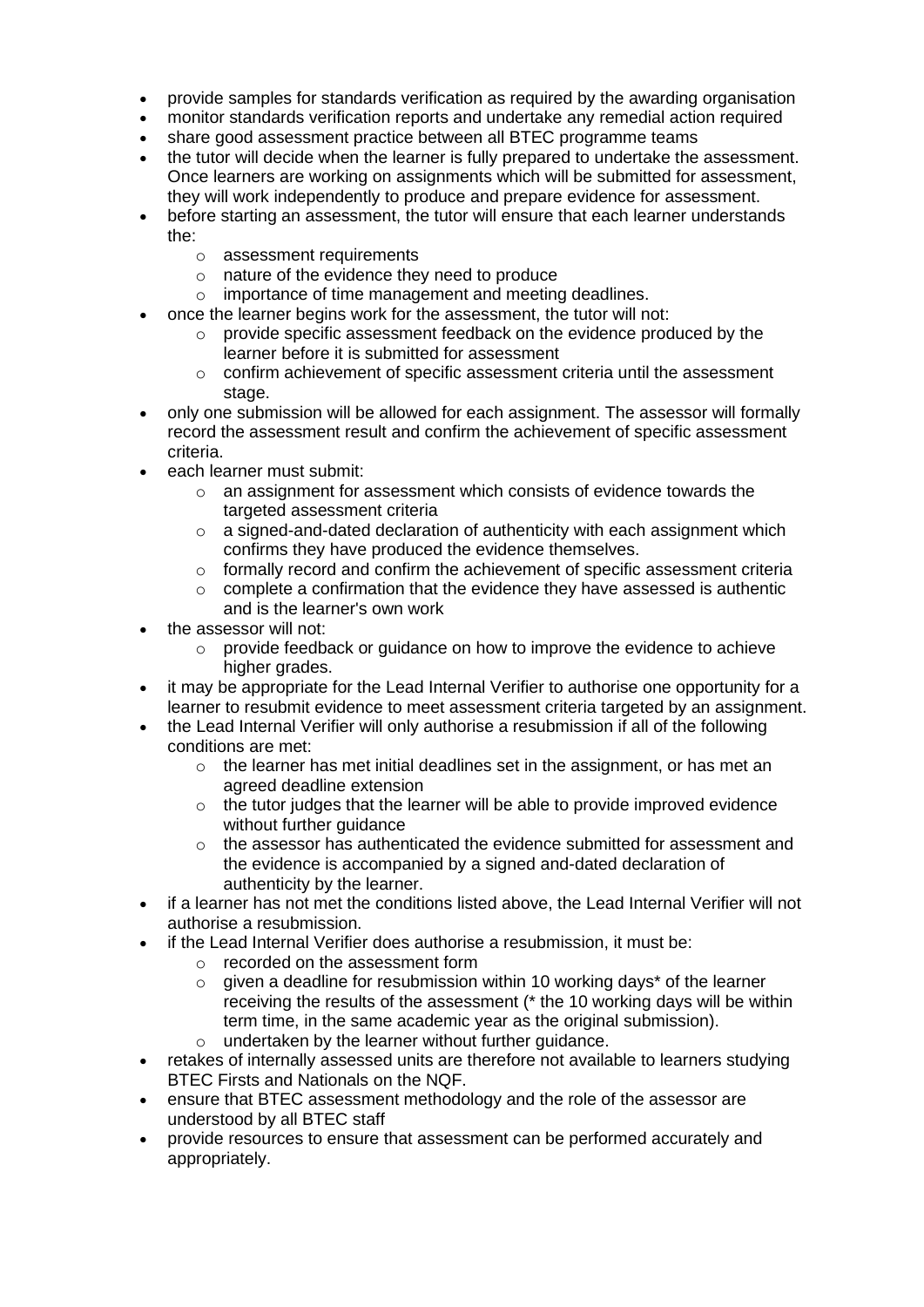# <span id="page-5-0"></span>**4. Internal Verification Policy**

# **Aim:**

- to ensure there is an accredited Lead Internal Verifier in each principal subject area
- to ensure that Internal Verification is valid, reliable and covers all Assessors and programme activity.
- to ensure that the Internal Verification procedure is open, fair and free from bias
- to ensure that there is accurate and detailed recording of Internal Verification decisions.

## **In order to do this, the centre will ensure that:**

- where required by the qualification, a Lead Internal Verifier is appropriately appointed for each subject area, is registered with Pearson and has undergone the necessary standardisation processes
- each Lead Internal Verifier oversees effective Internal Verification systems in their subject area
- staff are briefed and trained in the requirements for current Internal Verification procedures
- effective Internal Verification roles are defined, maintained and supported
- Internal Verification is promoted as a developmental process between staff
- standardised Internal Verification documentation is provided and used
- all centre assessment instruments are verified as fit for purpose
- an annual Internal Verification schedule, linked to assessment plans, is in place
- an appropriately structured sample of assessment from all programmes, units, sites and Assessors is Internally Verified, to ensure centre programmes conform to national standards
- secure records of all Internal Verification activity are maintained
- the outcome of Internal Verification is used to enhance future assessment practice.

# <span id="page-5-1"></span>**5. Appeals Policy**

### **Aim:**

- to enable the learner to enquire, question or appeal against an assessment decision
- to attempt to reach agreement between the learner and the Assessor at the earliest opportunity
- to standardise and record any appeal to ensure openness and fairness
- to facilitate a learner's ultimate right of appeal to the Awarding Body, where appropriate
- to protect the interests of all learners and the integrity of the qualification.

### **In order to do this, the centre will:**

- inform the learner at induction, of the Appeals Policy and procedure
- record, track and validate any appeal
- forward the appeal to the Awarding Body when a learner considers that a decision continues to disadvantage her/him after the internal appeals process has been exhausted
- keep appeals records for inspection by the Awarding Body for a minimum of 18 months
- have a staged appeals procedure
- will take appropriate action to protect the interests of other learners and the integrity of the qualification, when the outcome of an appeal questions the validity of other results
- monitor appeals to inform quality improvement.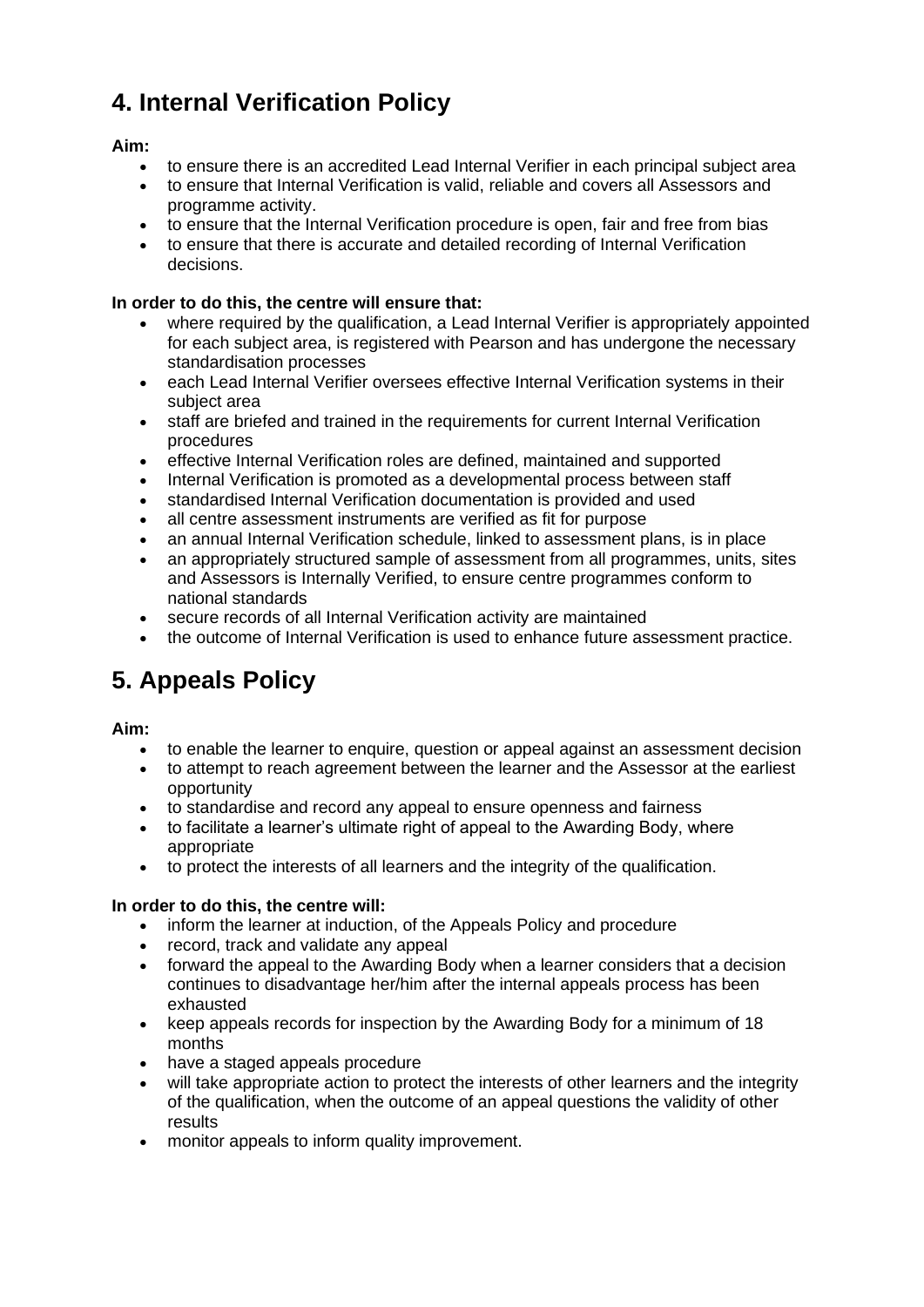# <span id="page-6-0"></span>**6. Assessment Malpractice Policy**

# **Aim:**

- to identify and minimise the risk of malpractice by staff or learners
- to respond to any incident of alleged malpractice promptly and objectively
- to standardise and record any investigation of malpractice to ensure openness and fairness
- to impose appropriate penalties and/or sanctions on learners or staff where Incidents (or attempted incidents) of malpractice are proven
- to protect the integrity of this centre and BTEC qualifications.

# **In order to do this, the centre will:**

- seek to avoid potential malpractice by using the induction period and the learner handbook to inform learners of the centre's policy on malpractice and the penalties for attempted and actual incidents of malpractice
- show learners the appropriate formats to record cited texts and other materials or information sources
- ask learners to declare that their work is their own
- ask learners to provide evidence that they have interpreted and synthesised appropriate information and acknowledged any sources used
- conduct an investigation in a form commensurate with the nature of the malpractice allegation. Such an investigation will be supported by the Head of Centre and all personnel linked to the allegation. It will proceed through the following stages:
- make the individual fully aware at the earliest opportunity of the nature of the alleged malpractice and of the possible consequences should malpractice be proven
	- $\circ$  give the individual the opportunity to respond to the allegations made
	- o inform the individual of the avenues for appealing against any judgment made
	- o document all stages of any investigation.

Where malpractice is proven, this centre may apply the following penalties / sanctions:

- withdrawal from all examinations
- withdrawal from the Named BTEC Examination
- cancellation of the Unit
- cancellation of the Assignment
- repeat of the assignment

# **Definition of Malpractice by Learners**

This list is not exhaustive and other instances of malpractice may be considered by this centre at its discretion:

- plagiarism of any nature
- collusion by working collaboratively with other learners to produce work that is submitted as individual learner work
- copying (including the use of ICT to aid copying)
- deliberate destruction of another's work
- fabrication of results or evidence
- false declaration of authenticity in relation to the contents of a portfolio or coursework
- impersonation by pretending to be someone else in order to produce the work for another or arranging for another to take one's place in an assessment/examination/test.

# **Definition of Malpractice by Centre Staff**

This list is not exhaustive and other instances of malpractice may be considered by this centre at its discretion:

• improper assistance to candidates